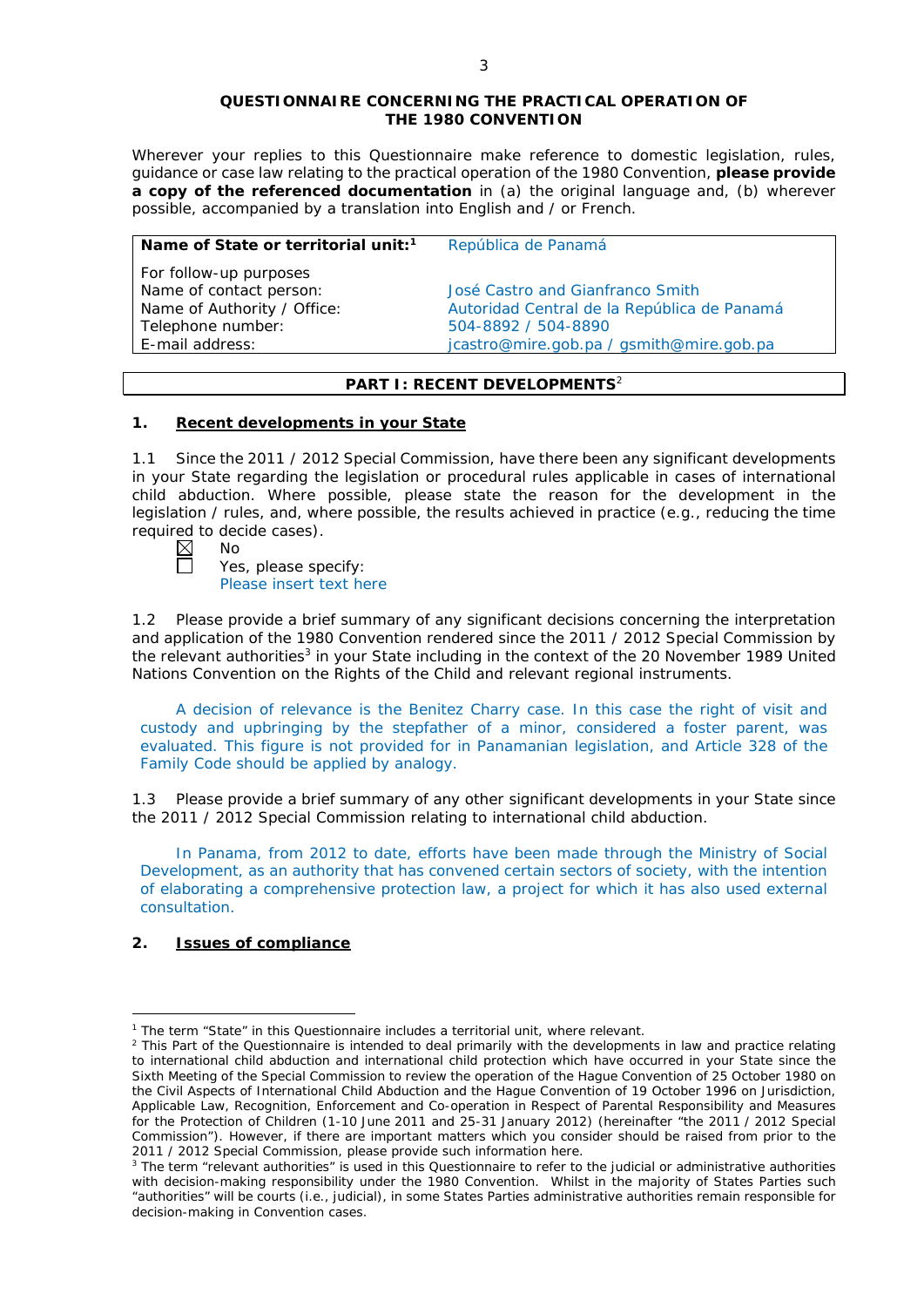2.1 Are there any States Parties to the 1980 Convention with whom you are having particular challenges in achieving successful co-operation? Please specify the challenges you have encountered and, in particular, whether the problems appear to be systemic.

Г No 岗

Yes, please specify:

Yes. There have been difficulties in achieving effective cooperation with the Central Authorities of Brazil and Bermuda.

With respect to the first, the situation corresponds to a request for visiting regulations based on the 1980 Convention. It has been difficult to obtain certain information through the Central Authority of Brazil on aspects of social order of the parent that required said right. Finally, a decision was made on this process, but in the absence of this information, and despite the efforts of the Central Authority of Panama, no response was obtained on this matter.

Regarding the second point, the Central Authority of Panama requested information from the Central Authority of Bermuda regarding a proceeding before the Supreme Court of that State and related to the request made to the Central Authority of Panama. Such information was important to resolve legally, however, and although it was requested since 2016, has not yet been answered, which has not allowed progress to the corresponding procedural stage.

2.2 Are you aware of situations / circumstances in which there has been avoidance / evasion of the 1980 Convention?

No

Yes, please specify:

Please insert text here

# **PART II: THE PRACTICAL OPERATION OF THE 1980 CONVENTION**

## **3. The role and functions of Central Authorities designated under the 1980 Convention**<sup>4</sup>

*In general*

3.1 Have any challenges arisen in practice in achieving effective communication or cooperation with other Central Authorities?<br>  $\boxtimes$  No<br>
Yes, please specify:

| b |  |  |
|---|--|--|
|   |  |  |

|  | Yes, please specify: |
|--|----------------------|
|  |                      |

Please insert text here

3.2 Have any of the duties of Central Authorities, as set out in **Article 7** of the 1980 Convention, raised any particular problems in practice either in your State, or in States Parties with whom you have co-operated?

- $\boxtimes$ No  $\Box$ 
	- Yes, please specify: Please insert text here

3.3 Has your Central Authority encountered any challenges with the application of any of the 1980 Convention provisions? If so, please specify.

 $\boxtimes$ No П

Yes, please specify: Please insert text here

*Legal aid and representation*

3.4 Do the measures your Central Authority takes to provide or facilitate the provision of legal aid, legal advice and representation in return proceedings under the 1980 Convention (**Art. 7(2)-(g)**) result in delays in proceedings either in your own State, or, where cases originate in your State, in any of the requested States you have dealt with?<br>  $\boxtimes$  No

No

Yes, please specify:

<sup>-</sup><sup>4</sup> See also Section 5 below on "Ensuring the safe return of children" which involves the role and functions of Central Authorities.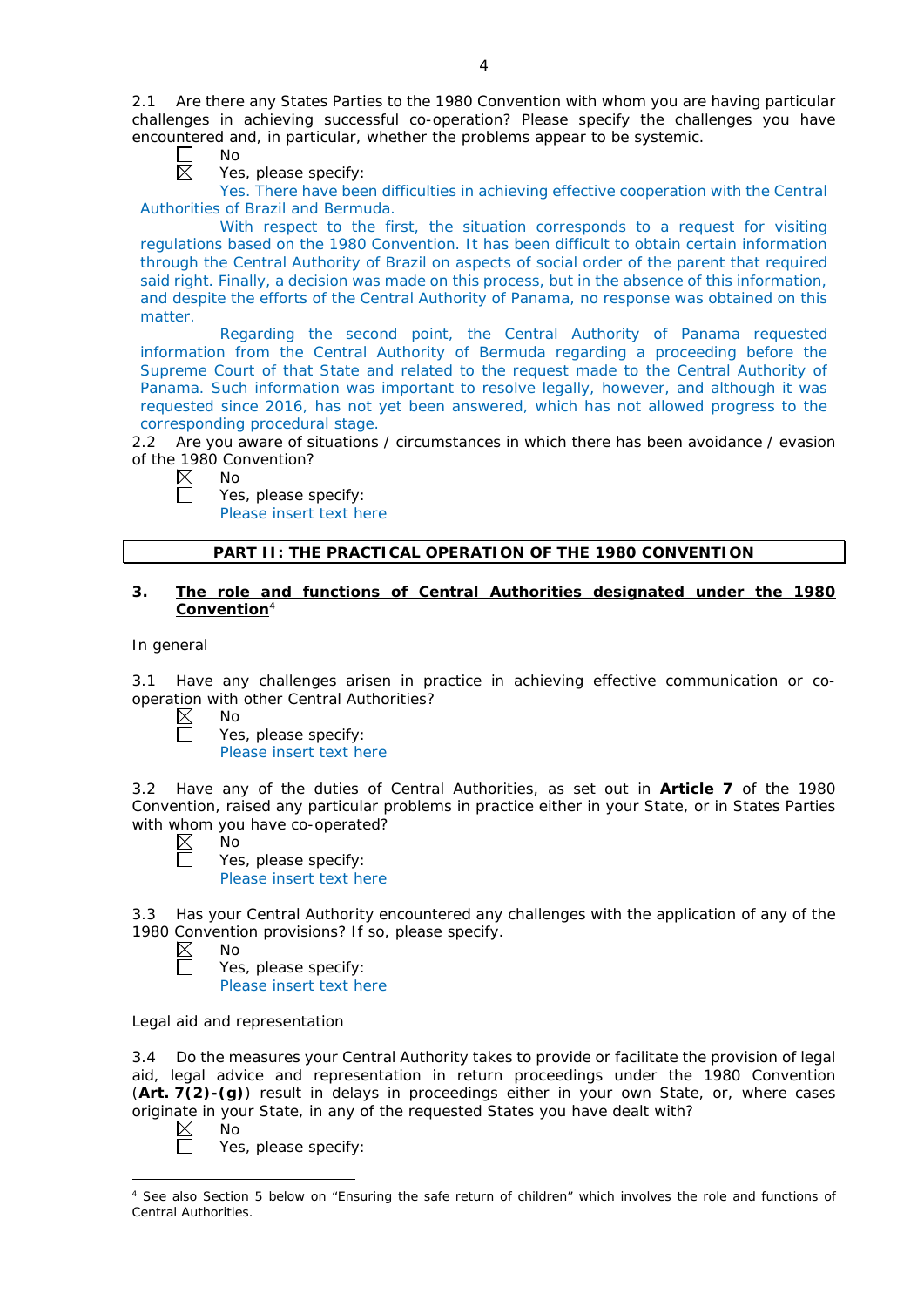## Please insert text here

3.5 Are you aware of any other challenges in your State, or, where cases originate in your State, in any of the requested States you have dealt with, regarding the obtaining of legal aid, advice and  $\overline{\phantom{a}}$  or representation for either left-behind parents or taking parents?<sup>5</sup><br>  $\overline{\phantom{a}}$  No<br>  $\overline{\phantom{a}}$  Yes, please specify:

| ◁ | No  |      |
|---|-----|------|
|   | Yes | nle: |

Yes, please specify: Please insert text here

## *Locating the child*

3.6 Has your Central Authority encountered any challenges with locating children in cases involving the 1980 Convention, either as a requesting or requested State?

┌ No  $\boxtimes$ 

Yes, please specify the challenges encountered and what steps were taken or are considered to be taken to overcome these challenges:

Yes. The greatest difficulty in locating minors when submitting restitution applications is the address where they can be located is not fully provided, or is not true. However, competent courts have an interdisciplinary team to locate minors allegedly abducted or unlawfully detained, whose investigative work ultimately finds the child's whereabouts.

In addition to the above, it should be noted that in situations in which, despite having a specific place where the child is, once the restitution has been declared, the abductor parent usually moves to another place, without notifying that change to the authorities. However, in this type of situation we have had the support of the Division of Judicial Investigation of the Specialized Police for Children and of INTERPOL, which has made it possible to overcome these obstacles and locate the whereabouts of the abducted child.

3.7 Has your Central Authority worked with any external agencies to discover the whereabouts of a child wrongfully removed to or retained within your State (*e.g.*, the police, Interpol, private location services)?

 $\mathbf{L}$ No 岗

Yes, please share any good practice on this matter:

Yes. The Republic of Panama avails itself of the support of the DIVISION OF JUDICIAL INVESTIGATION and of INTERPOL to find the location of the minors.

In addition, we have been widely supported by the National Migration Service, who are responsible for reporting whether the allegedly stolen child entered the national territory.

## *Information exchange, training and networking of Central Authorities*

3.8 Has your Central Authority shared its expertise with another Central Authority or benefited from another Central Authority sharing its expertise with your Central Authority, in accordance with the Guide to Good Practice - Part I on Central Authority Practice?<sup>6</sup>

 $\Box$ No  $\overline{\boxtimes}$ 

<u>.</u>

# Yes, please specify:

Yes, the Central Authority of the Republic of Panama has used the expertise of other Central Authorities with respect to the general application of the 1980 Hague Convention and the application of the same Convention in their respective territories.

<sup>5</sup> See paras 1.1.4 to 1.1.6 of the "Conclusions and Recommendations of the Fifth Meeting of the Special Commission to review the operation of the *Hague Convention of 25 October 1980 on the Civil Aspects of International Child Abduction* and the practical implementation of the *Hague Convention of 19 October 1996 on Jurisdiction, Applicable Law, Recognition, Enforcement and Co-operation in Respect of Parental Responsibility and Measures for the Protection of Children* (30 October – 9 November 2006) (hereinafter referred to as the ["Conclusions and Recommendations of the 2006 Special Commission"](https://assets.hcch.net/upload/concl28sc5_e.pdf)) and paragraphs 32 to 34 of the [Conclusions and Recommendations of the Special Commission](https://assets.hcch.net/upload/wop/concl28sc6_e.pdf) to review the operation of the Hague Convention of *[19 October 1980 on Jurisdiction, Applicable law, Recognition, Enforcement and Co-operation in Respect of](https://assets.hcch.net/upload/wop/concl28sc6_e.pdf)  [Parental Responsibility and Measures for the Protection of Children](https://assets.hcch.net/upload/wop/concl28sc6_e.pdf)* (1-10 June 2011 and 25-31 January 2012) (hereinafter the "C&R of the 2011/2012 Special Commission") (available on the Hague Conference website at

<sup>&</sup>lt; www.hcch.net > under "Child Abduction Section" then "Special Commission meetings"). 6 Available on the Hague Conference website at < www.hcch.net > under "Child Abduction Section" then "Guides

to Good Practice". See, in particular, Chapter 6.5 on twinning arrangements.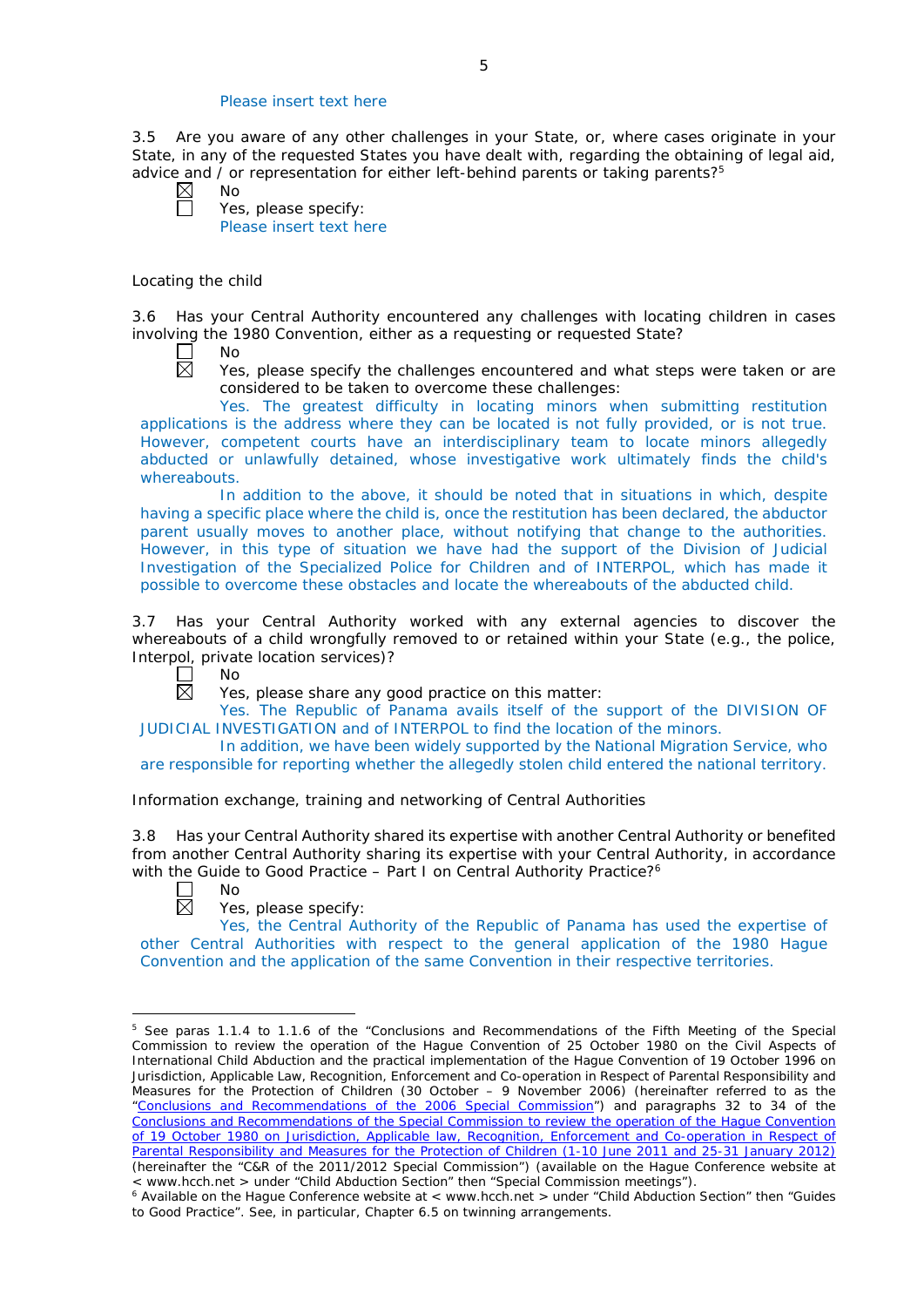In addition, information has been exchanged when meetings are held, either at a general or regional level, where in certain circumstances Panama has had the opportunity to present specific situations and cases.

Likewise, the Central Authority of the Republic of Panama, when it has been questioned about the application of the Convention in the Republic of Panama, has endeavored to answer the doubts raised by the other Central Authorities as soon as possible.

3.9 Has your Central Authority organised or participated in any other networking initiatives between Central Authorities such as regional meetings via conference call or videoconference?

 $\Box$ No  $\overline{\boxtimes}$ 

Yes, please specify:

A regional meeting of Central Authorities and Judges of the International Network of Judges of The Hague was held in Panama in March (2017), which allowed the exchange of experiences and ideas on the Implementation of the 1980 Convention on the Civil Aspects of International Child Abduction.

This meeting was made possible by the collaboration of the Judicial Branch of Panama and the Regional Office of the Hague Conference.

## *Statistics*<sup>7</sup>

3.10 If your Central Authority does not submit statistics through the web-based INCASTAT database, please explain why.

We were collecting the information about the child abduction processes, in order to submit the statistics through the web-based INCASTAT database. The data we have collected to date are being incorporated into the platform.

## *Prompt handling of cases*

3.11 Does your Central Authority have mechanisms in place to ensure the prompt handling of cases?



-

## Yes, please specify:

Yes, the Central Authority of the Republic of Panama has implemented mechanisms to expedite the applications filed under the 1980 Hague Convention.

Among other things, much attention has been paid to the obligation to notify another authority when it has not been able to verify that the child is in Panamanian territory, so that the petition can be appealed to the corresponding State. And if the request is formally received and verified that the requested party has left the country, that request is addressed to the receiving State, so that the processing of the request for restitution is not delayed.

Among other things, it has been decided to send the requests and other documentation sent by the Central Authorities of the requesting State to the competent Child and Adolescent Courts within the territory of Panama by mail, which results in a reduction in the Initiation of the process at the national level.

3.12 If your Central Authority is experiencing delays in handling cases please specify the main reasons for these delays:

Yes. In the situations where we have had delays, these correspond to the requests that are sent incompletely. In such cases the authority is informed that the application is incomplete and invited to correct it. The time taken by the other authorities can be considered as a delay.

# **4. Court proceedings & promptness**

4.1 Has your State limited the number of judicial or administrative authorities who can hear return applications under the 1980 Convention (*i.e.*, concentration of jurisdiction")?8

<sup>7</sup> See paras 1.1.16 to 1.1.21 of the Conclusions and Recommendations of the 2006 Special Commission (*supra.*  note 5).

<sup>8</sup> See, *The [Judges' Newsletter](https://www.hcch.net/en/instruments/conventions/publications2/judges-newsletter)* on International Child Protection – Vol. XX / [Summer-Autumn 2013](https://assets.hcch.net/upload/newsletter/nl2013tome20en.pdf) the special focus of which was "Concentration of jurisdiction under the *Hague Convention of 25 October 1980 on the civil aspects of International Child Abduction* and other international child protection instruments".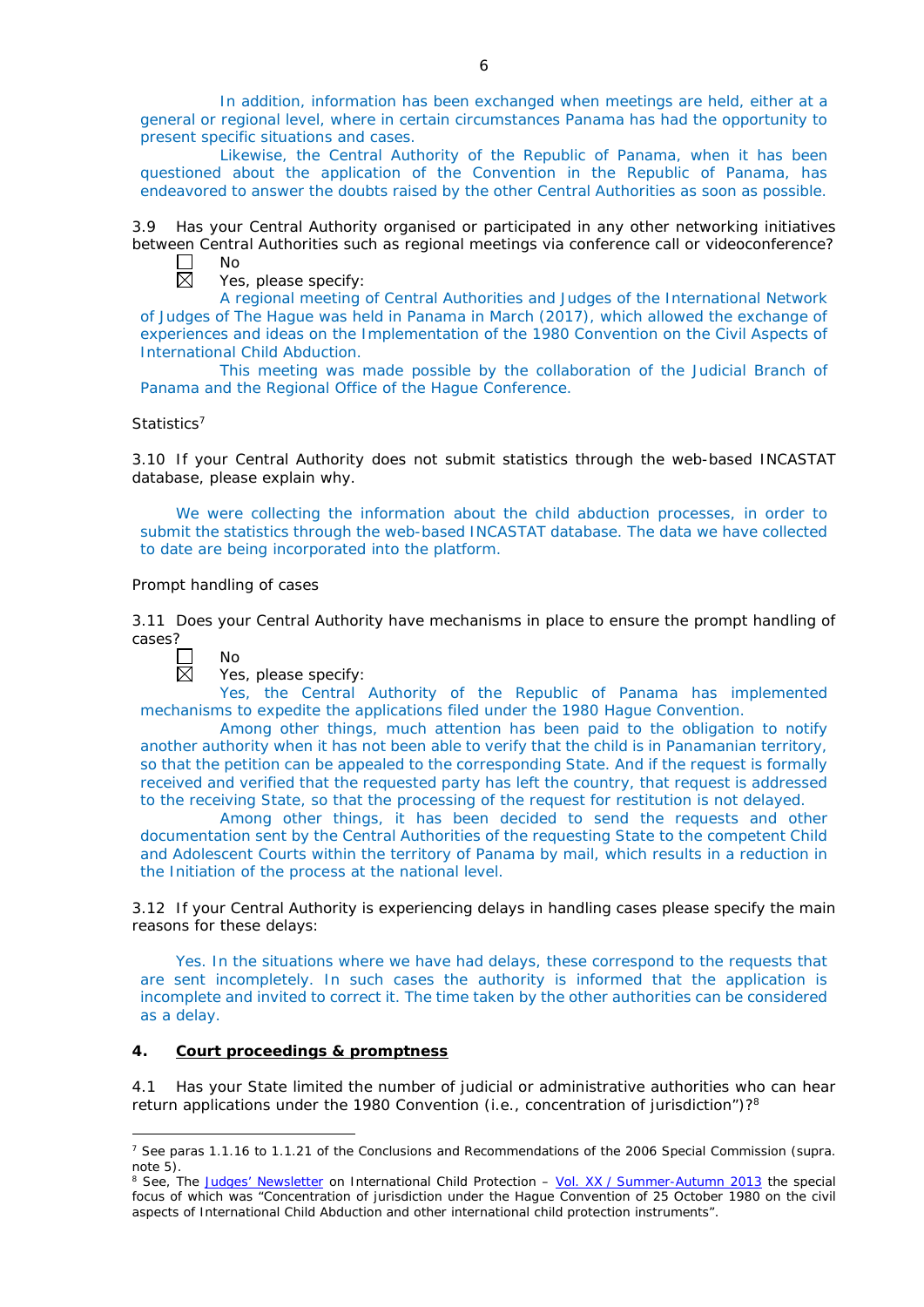

No, please indicate if such arrangements are being contemplated:

No. In the Republic of Panama there is no concentration of competition, as it operates in the other countries of the region. Our country has twelve national judges of children and adolescents in various provinces, who are competent to hear applications for international restitution under the territorial jurisdiction assigned according to the place where the child is located

4.2 Does your State have mechanisms in place to handle return decisions within six weeks (*e.g.*, production of summary evidence, limitation of appeals, swift enforcement)?

No Yes, please explain:

Please insert text here

4.3 If your response to the previous question is No, does your State contemplate implementing mechanisms to meet the requirement of prompt return under the 1980 Convention (*e.g.*, procedures, bench-books, guidelines, protocols)?

- $\Box$ No, please explain:
	- Please insert text here
- ⊠ Yes, please explain:

Yes. Panama has as a challenge to develop special legislation to regulate these aspects, with the intention of establishing an abridged and expedited procedure, all in order to comply with the terms established in the Convention.

4.4 If your State is experiencing delays in handling return decisions please specify the main reasons for these delays:

Yes. Panama has improved considerably in process time for requests for International Restitution, both in the first instance and in the second. However, it must be acknowledged that for the time being it has not been possible to reach the six-week deadline except in cases where the parties may express an interest in returning voluntarily.

4.5 Do your courts regularly order immediate protective measures when initiating the return procedure, so as to prevent a new removal and minimize the harm to the child (*e.g.*, prohibit removal of the child from the jurisdiction, retain documentation, grant provisional access rights to the left-behind parent)?

- $\Box$ No, please explain:
	- Please insert text here
- ⊠ Yes, please explain:

Yes. Executive Decree 222 of 2001 develops some of the measures that the Judge of Childhood and Adolescence can apply to avoid a new subtraction or to minimize the damages to the minors. These judges may, in accordance with our domestic legal system, take the necessary measures to ensure the protection and safety of minors.

Immediate measures that can be taken include the impediment to leave the country from the moment the request arrives and is admitted in court, communicating this to the National Immigration Authority and carrying out an immediate social inspection of the child's domicile to corroborate that there are no risk factors that may affect their personal and emotional integrity, and if there is any risk, the Judge may take protective measures to safeguard the integrity of these growing people in the event of a possible violation of their rights. Example: Chinchilla case, coming from the Republic of Costa Rica.

4.6 Do your courts make use of direct judicial communications to ensure prompt proceedings? Yes 岗

No, please explain:

To date, Panamanian judges have no direct contact with judges in other countries who are responsible for implementing the 1980 Convention. However, in spite of the challenges that this entails, we believe that it could contribute to a better interpretation of the Convention, and Could provide greater clarity regarding the norms on childhood and adolescence that govern other countries.

4.7 If your State has not designated a sitting judge to the International Hague Network of Judges does your State intend to do so in the near future?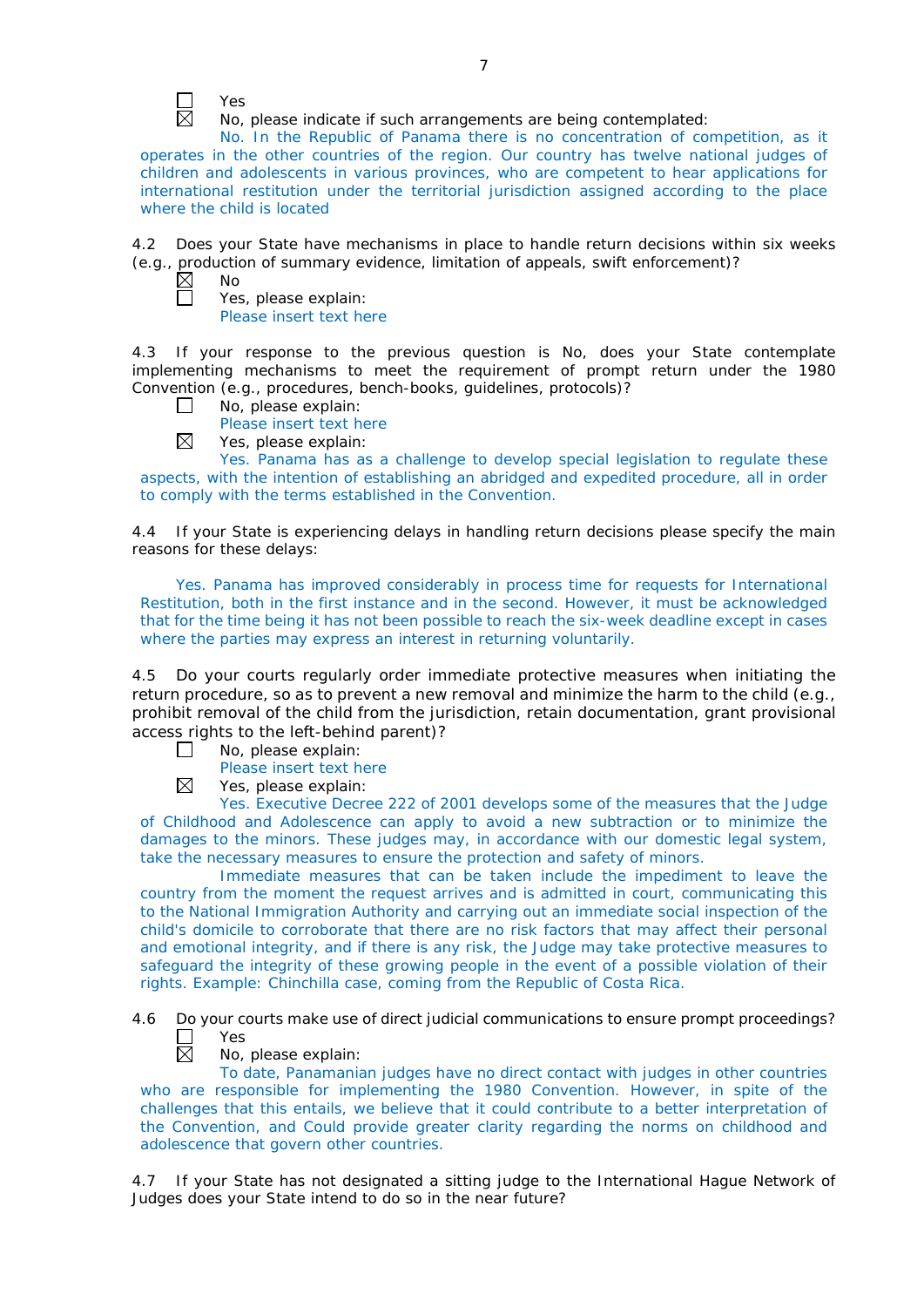

Yes No, please explain: Please insert text here

4.8 Please comment upon any cases (whether your State was the requesting or requested State), in which the judge (or decision-maker) has, before determining an application for return, communicated with a judge or other authority in the requesting State regarding the issue of the child's safe return. What was the specific purpose of the communication? What was the outcome?

Panama has had experience in judicial communications with other requesting States. Said communications have been made with the purpose that once the abduction has been declared, the minors are subject to being returned safely. The judge of the requesting State facilitates contact so that the above is fulfilled

## **5. Ensuring the safe return of children**<sup>9</sup>

*Methods for ensuring the safe return of children*<sup>10</sup>

5.1 What measures has your Central Authority taken to ensure that the recommendations of the 2006 and 2011 / 2012 Special Commission meetings<sup>11</sup> regarding the safe return of children are implemented?

Among the measures that have been adopted with the aim of ensuring that the minor returns safely, there is the diligence of Panama's diplomatic staff after granting restitution. Officials of this nature are responsible for transferring the child to the requesting State and submit it to the competent judicial authority for the knowledge of the custody process, so that the latter can determine whether it can be delivered to the parent or other relative before complaints of cross-violence.

Likewise, a decision is made to accompany the parent to the airport until the aircraft is boarded, and the Central Authority is notified of the return so that once they enter the territory of the requesting State, the corresponding authority is present, so as to determine whether the child is to remain with the parent who is charged with abduction.

It has also been ordered that passports be consigned to the captain of the aircraft and remain in his custody until the minor enters the requesting State. In this case the deposit of said passport has been ordered, not only for the minor, but the parent with whom he travels.

5.2 In particular, in a case where the safety of a child is in issue and where a return order has been made in your State, how does your Central Authority ensure that the appropriate child protection bodies in the *requesting* State are alerted so that they may act to protect the welfare of a child upon return (until the appropriate court in the requesting State has been effectively seised)?

The Central Authority of the Republic of Panama proceeds to inform the Central Authority of the State to which the minor is reinstated, so that the latter may take appropriate steps with the agencies of that State to ensure the protection and welfare of the child.

In cases where a court has requested, by means of a resolution, the adoption of special protection measures in the State to which the child is to be returned, the Central Authority of the Republic of Panama shall proceed to refer that decision to the Central Authority of that State, to inform us if it is possible to comply with those measures or conditions.

Likewise, in the event that a court requires information on the current situation of a minor returned to the State of his habitual residence, the Central Authority of the Republic of Panama proceeds to bring that request to the attention of the Central Authority of that State, so that the previous proceedings, send us that information.

5.3 Where there are concerns in the requested State regarding possible risks for a child following a return, what conditions or requirements can the relevant authority in your State put in place to minimise or eliminate those concerns?

-

<sup>9</sup> See **Art. 7(2)** *h)* of the 1980 Convention.

<sup>&</sup>lt;sup>10</sup> Where relevant, please make reference to the use of undertakings, mirror orders and safe harbour orders and other such measures in your State.

<sup>11</sup> See the [Conclusions and Recommendations](https://assets.hcch.net/upload/concl28sc5_e.pdf) of the Special Commission of 2006 (*supra.* note 5) at paras 1.1.12 and 1.8.1 to 1.8.2 and 1.8.4 to 1.8.5 and the Appendix to the Conclusions and Recommendations and the [Conclusions and Recommendations of the 2011](https://assets.hcch.net/upload/wop/concl28sc6_e.pdf) / 2012 Special Commission (*supra.* note 5).at paras 39-43.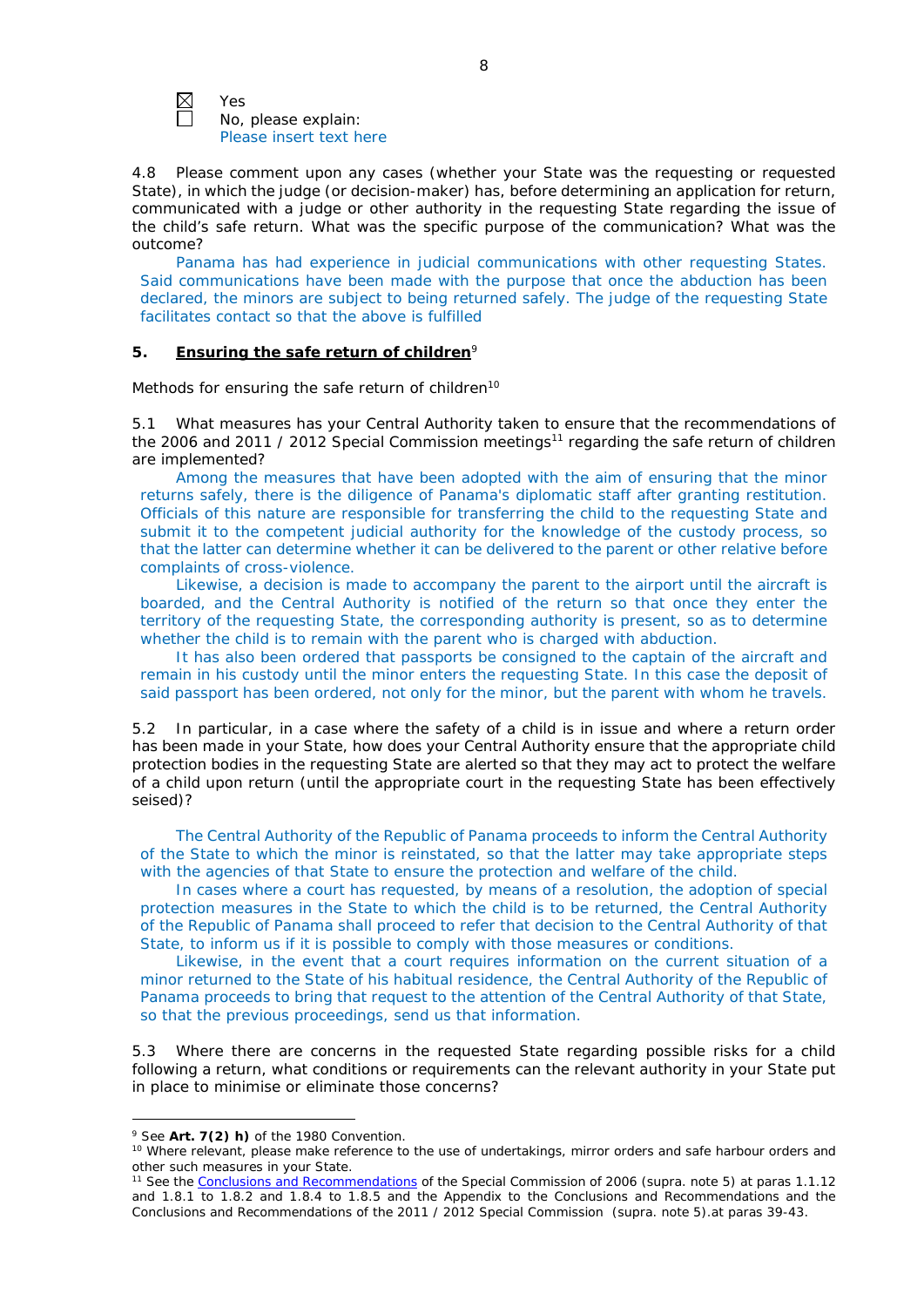Among the measures that can be taken by the competent judicial authorities to minimize or eliminate the risk, we can mention: to verify the circumstances denounced, and once you are certain of the risk, you can adopt as a measure to locate the child where you are; And not counting a family in Panamanian territory, the SENNIAF -a central authority is requested to grant protection of this nature- in order to provide an alternative placement or foster family for a certain time, so that it can be protected Fully to the minor before a circumstance of danger.

#### *Use of the 1996 Convention to ensure a safe return*

5.4 If your State is not Party to the 1996 Convention, is consideration being given to the possible advantages of the 1996 Convention in providing a jurisdictional basis for urgent protective measures associated with return orders (**Arts 7 and 11**), in providing for their recognition by operation of law (**Art. 23**), and in communicating information relevant to the protection of the child (**Art. 34**)?

| × | Nο  |  |
|---|-----|--|
|   | Voc |  |

Yes, please explain: Please insert text here

#### *Protection of primary carer*

5.5 Are you aware of cases in your State where a primary carer taking parent, for reasons of personal security (*e.g.*, domestic or family violence, intimidation, harassment, etc.) or others, has refused or has not been in a position to return with the child to the requesting State? How are such cases dealt with in your State? Please explain and provide case examples where possible.

With the exception of domestic or family violence, a judicial decision has ordered that the Central Authority of Panama coordinate with the Central Authority of the requesting State so that the latter may notify the judicial authorities of that country, so that when the minor enters that country they are received by the protection system of their State, allowing the abducting father to accompany him on the trip and accompany him to the presentation before the Competent Authority, so that it determines the protection of both the child and the parent at risk from retaliation.

Another alternative used is to maintain communications through our Central Authority with the Central Authority of the requesting State, in order to obtain a response to a judicial decision on the lifting of the measures that may have been taken against the abductor, starting from the fact that he shows his will to return, and is intended to prevent once he enters the territory of the requesting State can be learned or deprived of freedom. In summary, the measure adopted is designed to coordinate with the corresponding judicial authorities to allow the abductor in the company of his minor son to appear before the corresponding authority and can express the reasons for which he illegally abducted or retained the minor to the acts of violence of the other parent.

5.6 In particular, would your authorities consider putting in place measures to protect the primary carer upon return in the requesting State as a mean to secure the safe return of the child? Please explain and provide case examples where possible.

Yes. In order to ensure the return of a child to a requesting State, the Republic of Panama, faced with the fears of the parent who committed the illegal detention and who was ordered to be abducted, stated that he would guarantee his legal assistance in the requesting State. This commitment was due to the mother's claim that she was at a disadvantage because the father was a national of that State, and she was a foreigner; and affirmed, accordingly, "discrimination". That is why, in response to the Central Authority's question to the High Court regarding the allegations made by the mother's legal representative in Panama, she pointed out that when the mother returned to that State, she would be offered legal assistance by our State. The intention was for the mother to comply with the judgment and return it with her son and to discuss it in the courts that dealt with the divorce and custody case, since she claimed that she was a victim of violence and had brought this situation to the attention of without an effective response.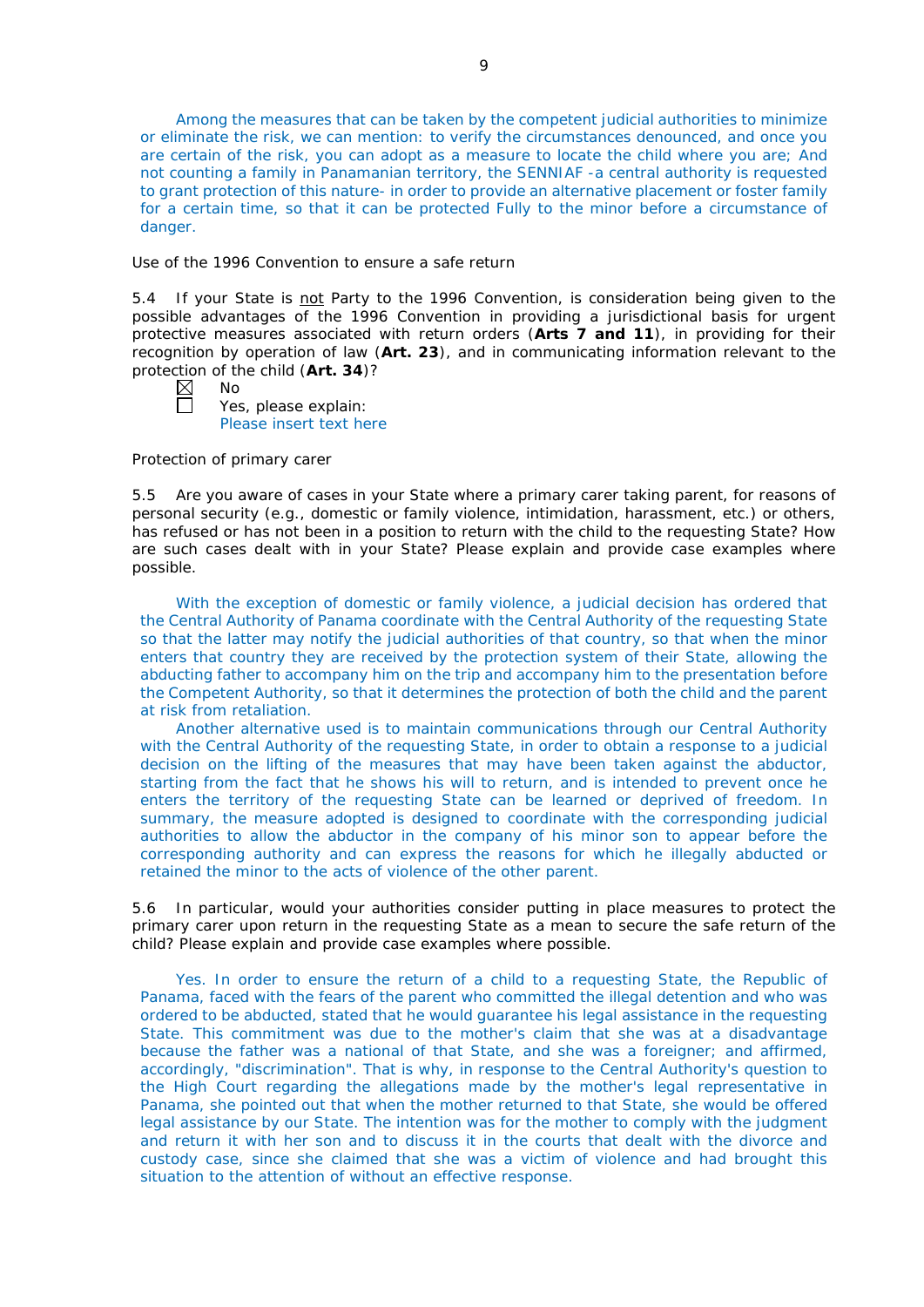5.7 In cases where measures are put in place in your State to ensure the safety of a child upon return, does your State (through the Central Authority, or otherwise) attempt to monitor the effectiveness of those measures upon the child's return? Would you support a recommendation that States Parties should co-operate to provide each other with follow-up information on such matters, insofar as is possible?

The Central Authority of the Republic of Panama, at the request of the various Children's and Adolescents' Courts of Panama, who are aware of the proceedings brought under the 1980 Hague Convention, have opted to request other Central Authorities, the effective fulfillment of the conditions or measures for the return of a child to another State party.

In this regard, the Central Authority of the Republic of Panama supports any measure aimed at exchanging information, on the situation of a minor in the State to which he has been returned, or in compliance with the measures adopted by the Judges Of Children and Adolescents, within the framework of an international restitution.

In a particular case with Nicaragua, it was ordered to return the child in the company of a Diplomatic Agent of the requesting State and to be presented before the competent Judge of custody and upbringing of that country. The Judicial Branch requested information from the Central Authority of Panama on behalf of the child after she returned to her country of origin, which replied that the Central Authority of Nicaragua had informed the girl that she had been delivered to a consanguineous relative, due to the cross-complaints between both parents of domestic violence. This motivates us to support the cooperation between States in providing information on the follow-up of this case with the intention of ensuring that the measure adopted at the end guarantees the protection of the restitution

5.8 If your State is not Party to the 1996 Convention, is consideration being given to the possible advantages of the 1996 Convention in providing a jurisdictional basis for requesting a report on the situation of the child upon return to the State of habitual residence (**Art. 32- (a)**)?



#### Yes, please explain:

Yes, the Directorate General for Legal Affairs and Treaties of the Ministry of Foreign Affairs of the Republic of Panama is aware of the benefits of signing the 1996 Hague Convention with respect to obtaining reports on the situation of the child upon return to the State of residence and is consulting with the Judicial Branch and other Panamanian authorities to determine whether or not the Panamanian State becomes a State Party.

## **6. Voluntary agreements and mediation**

6.1 How does your Central Authority (either directly or through any intermediary) take, or is it considering taking, appropriate steps under **Article 7-(c)** to secure the voluntary return of the child or to bring about an amicable resolution of the issues? Please explain:

Efforts to reach agreement on a proceeding initiated under the 1980 Hague Convention are carried out by the Judges who are aware of the case, based on article 782 of the Family Code of the Republic of Panama, and in accordance with the concept of the best interest of the minor, contained in the different treaties that deal with the rights of the child and the family. In accordance with the procedure regulated in said legal provision, the judge is empowered to promote the agreement between the parties in the oral act, where favorable results have been obtained. Equally, it is worth mentioning that if both parties agree, the judge can send the case to the Alternate Methods Centers (which is driven by the judge from the beginning of the process).

In addition, the Central Authority of the Republic of Panama met on Friday, March 31, 2017, in the Ministry of Foreign Affairs, with representatives of the Judicial Branch of Panama, with Dr. Ignacio Goicoechea, representative of Latin America, of the Conference of The Hague, and with Mrs. Alison Shalaby of the NGO Reunite, to discuss the possible creating of a national mediation protocol, which would allow the voluntary return of an allegedly stolen child, or the friendly settlement of a process initiated in the Republic of Panama, based on the Convention Of The Hague of 1980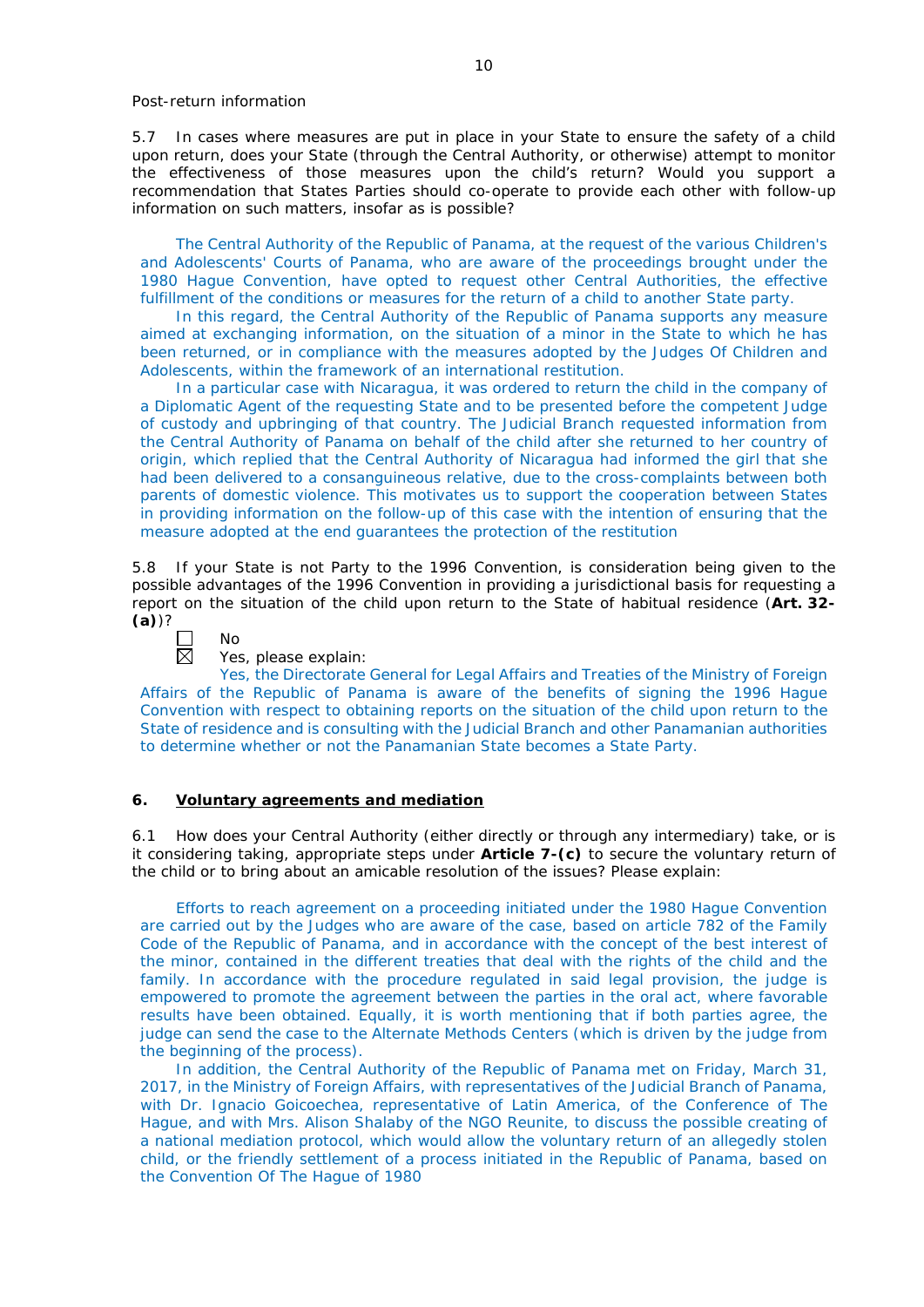6.2 In what ways have you used the "Guide to Good Practice on Mediation"<sup>12</sup> for the purpose of implementing the 1980 Convention in your State? Please explain:

The guide to good practices of mediation at the moment is not being implemented directly to the Convention of 1980, however if it is being used as input to elaborate the protocol of mediation or conciliation for Panama.

6.3 Has your State considered or is it in the process of considering the establishment of a Central Contact Point for international family mediation to facilitate access to information on available mediation services and related issues for cross-border family disputes involving children, or has this task been entrusted to the Central Authority?<sup>13</sup>

- No, please explain:  $\Box$ 
	- Please insert text here
- $\boxtimes$ Yes, please explain:

6.3. Yes. As we have discussed, the Office of Alternate Methods of the Judicial Branch is assessing the feasibility of being the central contact point at the international level, for which at a given moment it should be defined by higher levels of the Judicial Branch.

## **7. Preventive measures**

7.1 Has your State taken steps to advance the development of a travel form under the auspices of the International Civil Aviation Organisation?<sup>14</sup><br>  $\boxtimes$  No<br>
Yes, please describe:

- No
	- Yes, please describe:

Please insert text here

7.2 Regardless of whether the International Civil Aviation Organisation adds the development of a travel form to its work programme, would your State support the development of a nonmandatory model travel form under the auspices of the Hague Conference?

 $\Box$ 

Yes

No, please explain:

This should be consulted with migration authorities and others who are involved with juvenile authorities. If the Hague Conference elaborates a form, we consider that it would be an input that could be valued for uniformity and at the same time that the parents and family know the formula in which they should be involved in order to obtain authorization for their children to leave. Children and specify if this should be merely administrative or judicial.

## **8. The Guide to Good Practice under the 1980 Convention**

8.1 In what ways have you used the Parts of the Guide to Good Practice<sup>15</sup> to assist in implementing for the first time, or improving the practical operation of, the 1980 Convention in your State?

a. Part I on Central Authority Practice. Please explain:

In response to some recommendations contained in the Central Authorities' guide on good practices, the Panamanian Central Authority has used electronic means to communicate continuously with the Central Authorities of the other States Parties to the Convention. Similarly, in order to avoid delays in the implementation of the provisions of the 1980 Convention, after receiving a request for international return sent by post by another Central Authority, the corresponding administrative procedures (drafting of the memorandum, duly based on the 1980 Convention, addressed to the competent judicial body), and to send all the documentation provided by the requesting Authority by mail to the different officials and judges of the Child and Adolescent Courts of the country. In addition, some Childhood and Adolescence Courts have opted to adopt interim communality regimes,

<sup>&</sup>lt;u>.</u> <sup>12</sup> Available on the Hague Conference website at < www.hcch.net > under "Child Abduction Section" then "Guides to Good Practice".

<sup>&</sup>lt;sup>13</sup> As it has been encouraged in the Guide to Good Practice on Mediation, Chapter 4, on "Access to Mediation". par. 114-117. See also [Conclusions and Recommendations of the 2011](https://assets.hcch.net/upload/wop/concl28sc6_e.pdf) / 2012 Special Commission (*supra.* note 5) at par. 61.

<sup>14</sup> See the [Conclusions and Recommendations of the 2011](https://assets.hcch.net/upload/wop/concl28sc6_e.pdf) / 2012 Special Commission (*supra.* note 5) at par. 92. <sup>15</sup> All Parts of the Guide to Good Practice under the 1980 Convention are available on the Hague Conference website at < www.hcch.net > under "Child Abduction Section" then "Guides to Good Practice".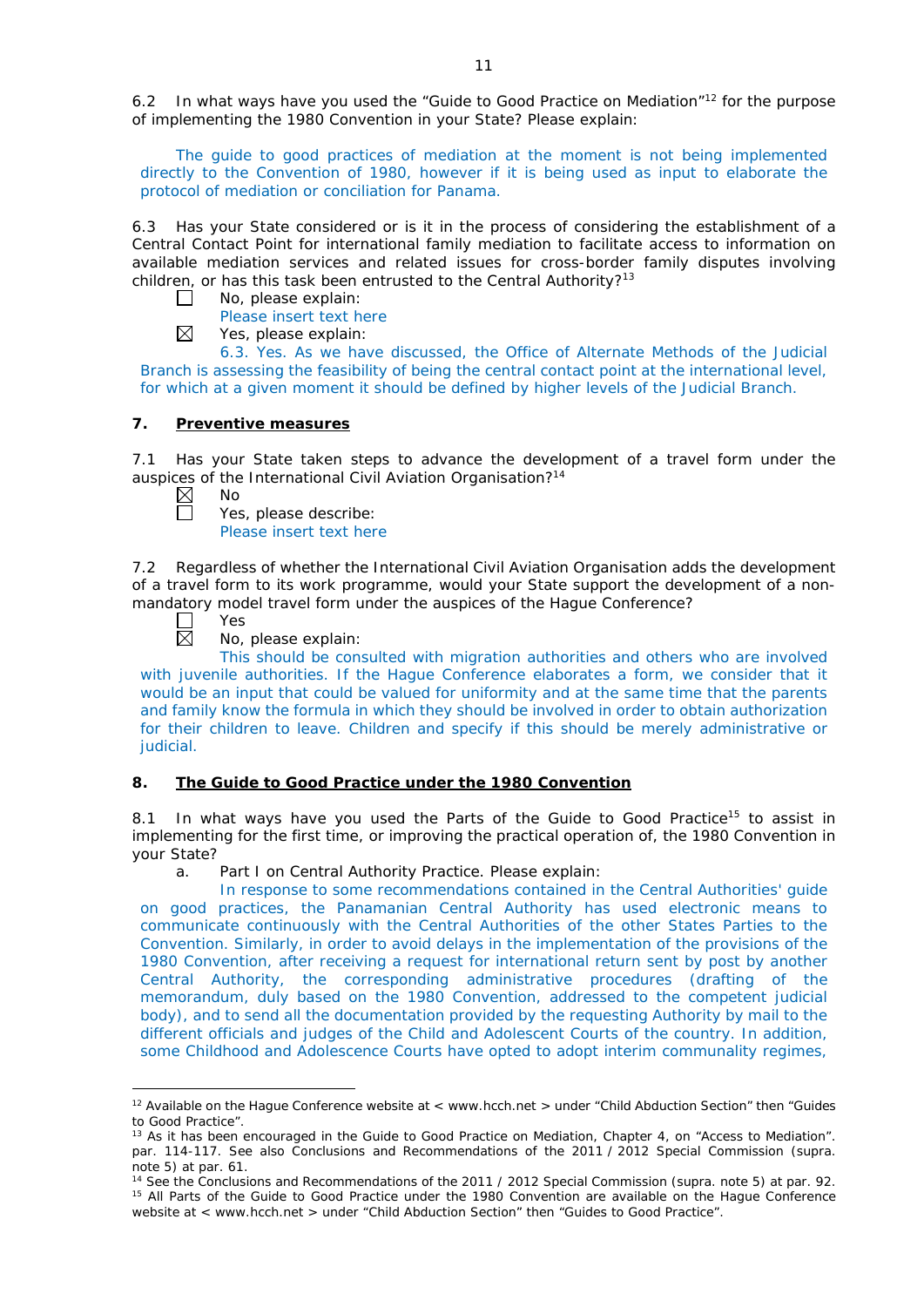enabling video conference communication between the requesting parent and the minor allegedly abducted in the territory of the Republic of Panama, which usually takes place in the facilities of the Courts.

In addition, in some cases the requesting parents intervene by video conference in the international restitution hearings.

## b. Part II on Implementing Measures. Please explain:

In compliance with Article 7 of the 1980 Convention, the Panamanian Central Authority has ample powers to request other Panamanian institutions (Police for Minors, INTERPOL (PANAMÁ), National Migration Directorate, among others) to locate children presumably subtracted from Panamanian territory. Likewise, in order to avoid further harm to the child allegedly abducted, the Panamanian Central Authority has decided to request the Child and Adolescent Courts competent to hear the international restitution proceedings, to instruct the corresponding authorities, prohibition of the child to leave the country object of the process.

## c. Part III on Preventive Measures. Please explain:

As a precautionary measure to prevent child abduction at the time they request the release authorization, the minor's habitual residence is declared, stating the exact time of departure and return, the place where they must remain, and appear in the office after the term of the permit has expired and the return of the child to the country.

## d. Part IV on Enforcement. Please explain:

At the time of implementing the recommendations, the recommendations on how to implement the decision adopted have been taken into account. Likewise, it has been chosen to include in the operative part some formulas recommended in those resolutions

8.2 How have you ensured that the relevant authorities in your State have been made aware of, and have had access to, the Guide to Good Practice?

The Panamanian Central Authority has worked with the Liaison Judge of the Republic of Panama to disseminate the contents of the good practice guidelines under the 1980 Convention. To that end, in 2014, meetings and seminars were held for Judges for Childhood and Adolescence, who were trained in the application of the 1980 Convention. Similarly, the Inter-American Meeting of Central Authorities and Judges of the International Network of Judges of The Hague , which took place in our country in March of the current year, emphasized the use by the Judges of Children and Adolescents of the guides to good practice under the 1980 Convention on Civil Aspects of International Abduction of Minors.

8.3 Do you have any other comments about any Part of the Guide to Good Practice?

No.

## **9. Publicity and debate concerning the 1980 Convention**

9.1 Has the 1980 Convention given rise to (a) any publicity (positive or negative) in your State, or (b) any debate or discussion in your national parliament or its equivalent?

 $\boxtimes$ No

 $\Box$ Yes, please indicate the outcome of this debate or discussion, if any: Please insert text here

9.2 By what methods does your State disseminate information to the public about the 1980 Convention?

On occasion, the staff of the Panamanian Central Authority, at the request of teachers who teach courses in Family Law in the different Panamanian universities, have attended seminars and explanatory talks on the content and implementation of the provisions of the Hague de 1980. On the other hand, the Liaison Judge of the International Network of Judges of The Hague has produced articles published in Panamanian legal journals (Revista Sapientia), in order to report on the scope and purpose of the 1980 Convention. In addition, the Liaison Judge of the Republic of Panama has held seminars at public and private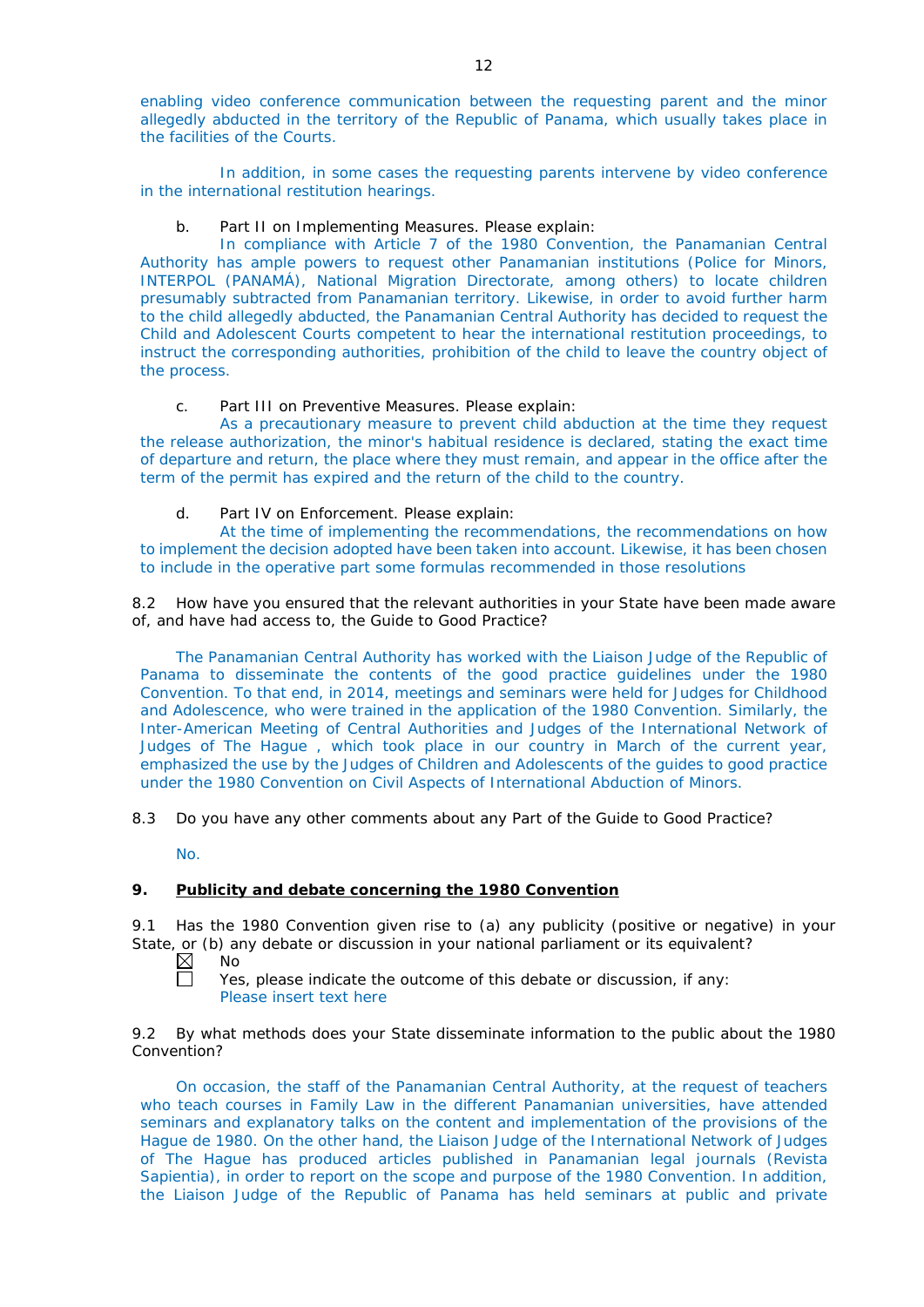universities and at the Institute of Judiciary of the Judicial Branch of Panama, in which she has invited the development of the subject, while at the same time has explained the benefits and experience of Panama in the application of the 1980 Convention

## **PART IV: TRANSFRONTIER ACCESS / CONTACT AND INTERNATIONAL FAMILY RELOCATION**

## **10. Transfrontier access / contact**<sup>16</sup>

10.1 Since the 2011 / 2012 Special Commission, have there been any significant developments in your State regarding Central Authority practices, legislation, procedural rules or case law applicable in cases of transfrontier contact / access?

| NΩ |  |
|----|--|
|    |  |

Yes, please explain: Please insert text here

10.2 Please indicate any important developments in your State, since the 2011 / 2012 Special Commission, in the interpretation of **Article 21** of the 1980 Convention.

There have been no significant changes.

10.3 What problems have you experienced, if any, as regards co-operation with other States in respect of:

- a. the granting or maintaining of access rights; None.
- b. the effective exercise of rights of access; and

The Panamanian Central Authority has had difficulty obtaining information from the corresponding authorities of the requesting State on the socioeconomic conditions of the applicant for the restitution or international regulation of visits. For the effective resolution of a process initiated under the 1980 Convention, this information is required by the jurisdictional authorities responsible for settling the dispute, depending on the content of articles 759 and 761 of the Panama Family Code

c. the restriction or termination of access rights. None.

> Please provide case examples where possible. We have no recent cases.

10.4 In what ways have you used the "General Principles and Guide to Good Practice on Transfrontier Contact Concerning Children"17 to assist in transfrontier contact / access cases in your State? Can you suggest any further principles of good practice?

In accordance with recommendations and good practice guidelines on cross-border contact regarding minors, the Panamanian authorities (Central Authority or the Juvenile Court) seek to:

- As a measure prior to the release of a minor, establish the Panamanian State as the country where the minor has his habitual residence;

- Request the collaboration of other States, in the sense of confirming to us whether it is possible to take precautionary measures, to ensure that a child is not illegally transferred to a third State; and

- Establish the exact address where the child must remain, in the territory of the State to which he is transferred, to make effective an international visitation regime.

# **11. International family relocation**<sup>18</sup>

-<sup>16</sup> See the [Conclusions and Recommendations](https://assets.hcch.net/upload/concl28sc5_e.pdf) of the 2006 Special Commission (*supra.* note 5) at paras 1.7.1 to 1.7.3.

<sup>&</sup>lt;sup>17</sup> Available on the Hague Conference website at < www.hcch.net > under "Child Abduction Section" then "Guides to Good Practice".

<sup>&</sup>lt;sup>18</sup> See the Conclusions and Recommendations of the 2006 Special Commission meeting at paras 1.7.4 to 1.7.5: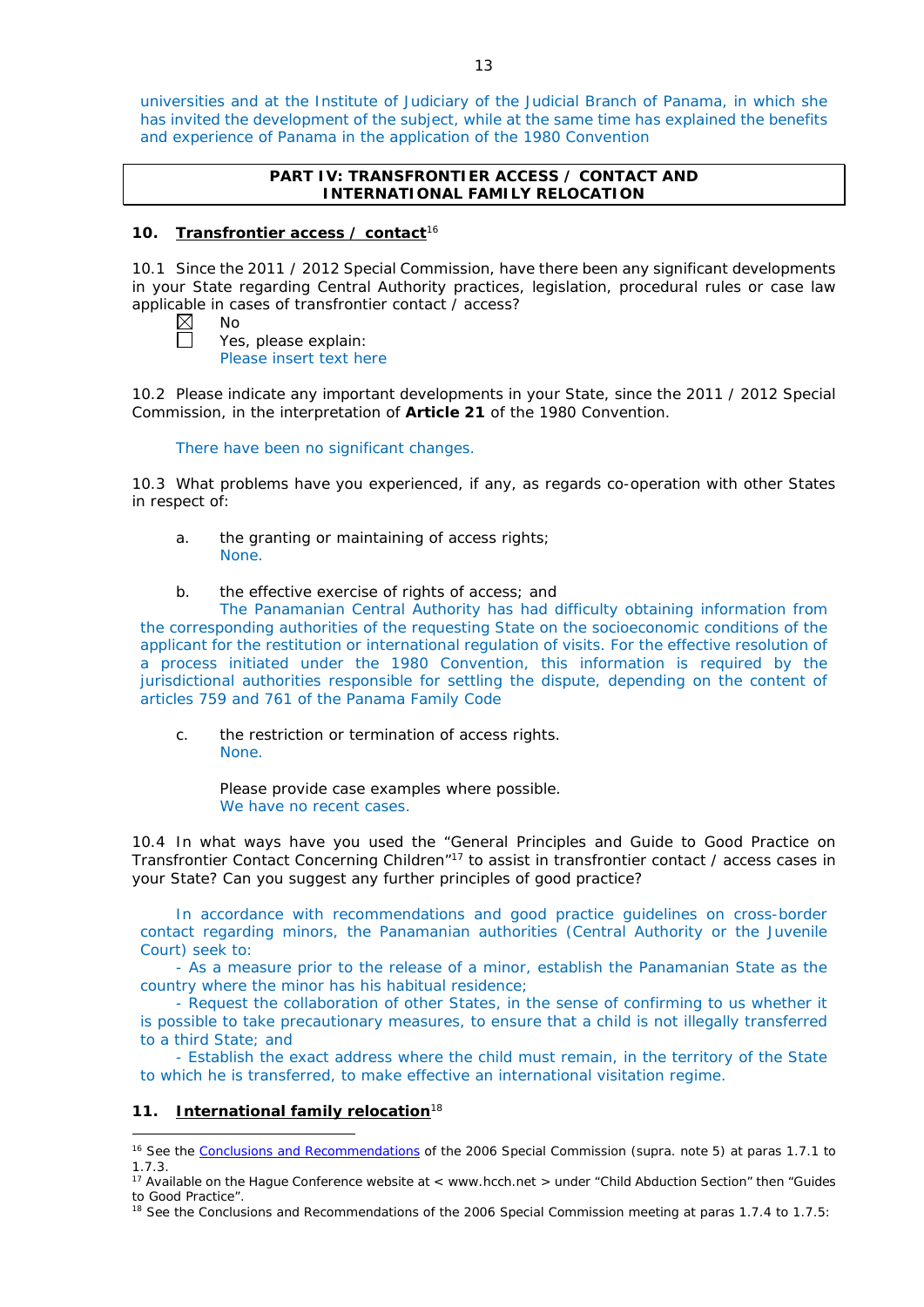11.1 Since the 2011 / 2012 Special Commission, have there been any significant developments in your State regarding the legislation, procedural rules or case law applicable to international family relocation? Where possible, please explain these developments in the legislation, procedural rules or case law:

There have been no significant changes.

# **PART V: NON-CONVENTION CASES AND NON-CONVENTION STATES**

# **12. Non-Convention cases and non-Convention States**

12.1 Are there any States that you would particularly like to see become a State Party to the 1980 Convention? If so, what steps would you suggest could be taken to promote the Convention and encourage ratification of, or accession to, the Convention in those States? Please explain:

No.

12.2 Are there any States which are not Parties to the 1980 Convention or not Members of the Hague Conference that you would like to see invited to the Special Commission meeting in 2017?

No.

<u>.</u>

*The "Malta Process"*<sup>19</sup>

12.2 In relation to the "Malta Process":

a. Do you have any comment to make on the "Principles for the Establishment of Mediation Structures in the context of the Malta Process" and the accompanying Explanatory Memorandum?20 No comments.

b. Have any steps been taken towards the implementation of the Malta Principles in your State and the designation of a Central Contact Point, in order to better address crossborder family disputes over children involving States that are not a Party to the 1980 and 1996 Hague Conventions?

 $\boxtimes$ No

Yes, please explain: Please insert text here

c. What is your view as to the future of the "Malta Process"? No comments in this regard.

## **PART VI: TRAINING AND EDUCATION AND THE TOOLS, SERVICES AND SUPPORT PROVIDED**

*<sup>&</sup>quot;*1.7.4 The Special Commission concludes that parents, before they move with their children from one country to another, should be encouraged not to take unilateral action by unlawfully removing a child but to make appropriate arrangements for access and contact preferably by agreement, particularly where one parent intends to remain behind after the move.

<sup>1.7.5</sup> The Special Commission encourages all attempts to seek to resolve differences among the legal systems so as to arrive as far as possible at a common approach and common standards as regards relocation." <sup>19</sup> The "Malta Process" is a dialogue between certain States Parties to the 1980 and 1996 Conventions and certain States which are not Parties to either Convention, with a view to securing better protection for cross-border rights of contact of parents and their children and addressing the problems posed by international abduction between the States concerned. For further information see the Hague Conference website at < www.hcch.net > under "Child Abduction Section" then "Judicial Seminars on the International Protection of Children".

<sup>&</sup>lt;sup>20</sup> The Principles and Explanatory Memorandum were circulated to all Hague Conference Member States and all States participating in the Malta Process in November 2010. They are available on the Hague Conference website at < www.hcch.net > under "Child Abduction Section" then "Judicial Seminars on the International Protection of Children".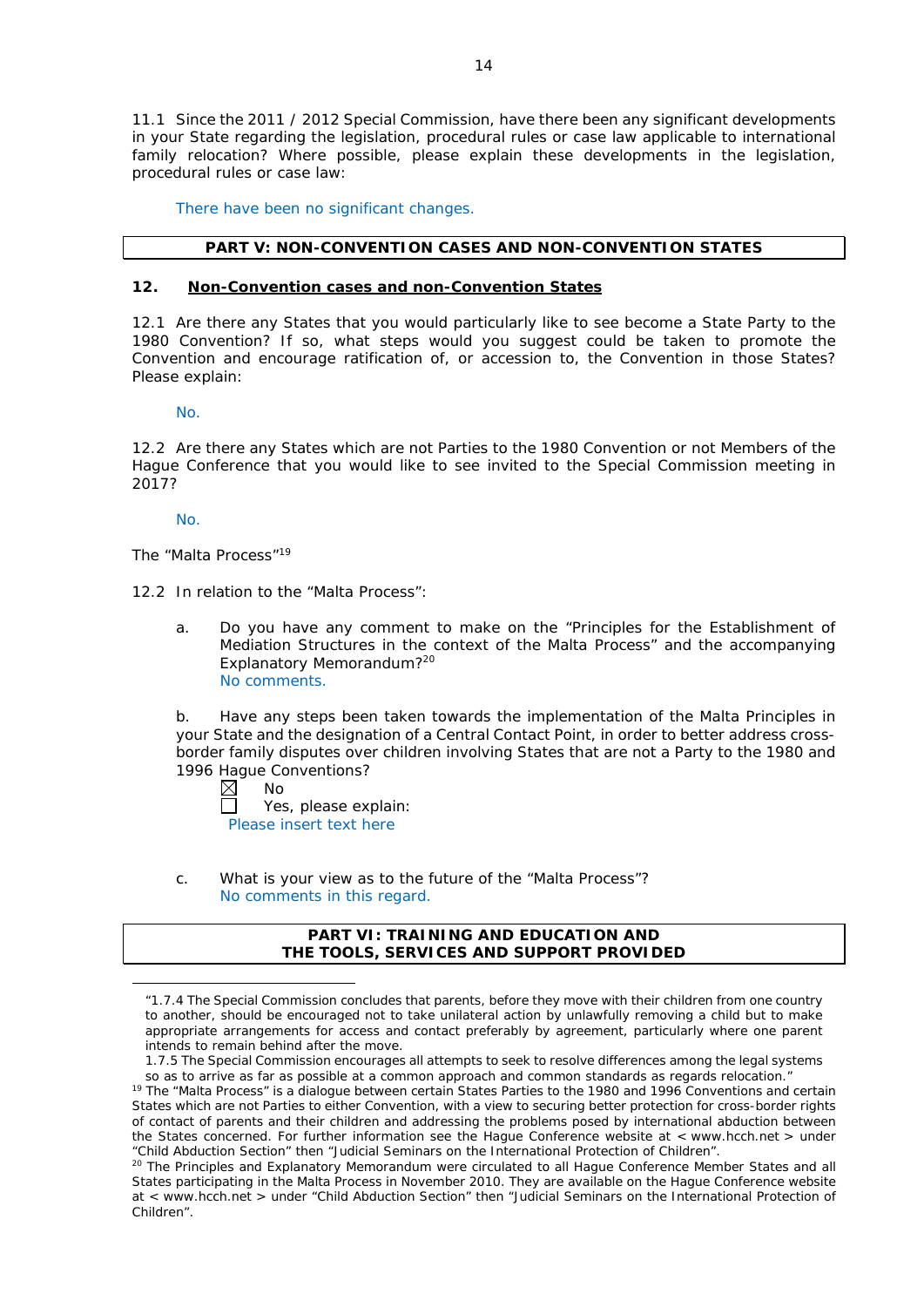## **BY THE PERMANENT BUREAU**

## **13. Training and education**

13.1 Can you give details of any training sessions / conferences organised in your State to support the effective functioning of the 1980 Convention, and the influence that such sessions / conferences have had?

In 2014, the Judicial School of Panama, in collaboration with the Regional Office of the Hague Conference, organized an event for the dissemination and teaching of the 1980 Convention, which was attended by justice operators, lawyers, law students and the general public.

Similarly, a training seminar was held in Panama City in March of the current year (2017) for the Judges of Children and Adolescents, Prosecutors, Officers of the Judicial Branch, and other Panamanian public institutions, which intervene directly and indirectly in the application of the 1980 Convention.

## **14. The tools, services and support provided by the Permanent Bureau**

#### *In general*

-

14.1 Please comment or state your reflections on the specific tools, services and support provided by the Permanent Bureau to assist with the practical operation of the 1980 and 1996 Conventions, including:

a. The Country Profile available under the Child Abduction Section.

The tool is useful for solving the doubts that arise regarding the application and interpretation of the 1980 Convention by other Central Authorities. Information concerning reservations to the provisions of the Convention, internal legislation of third States, procedures for free legal representation, among other things, are available in the country profile, which facilitates the processing of cases of restitution and visits regime Countries.

b. INCADAT (the international child abduction database, available at < www.incadat.com >).

The platform is useful to know the legislation of third States, regarding concepts that are related to the objectives of the 1980 Convention (custody, foster care, habitual residence, parental authority, among others). Panama's justice system operators therefore have INCADAT to support their decisions, within the process of restitution and the international regime of visits initiated under the 1980 Convention.

c. *The Judges' Newsletter* on International Child Protection - the publication of the Hague Conference on Private International Law which is available online for free;<sup>21</sup>

The tool is useful because it collects expert opinions on specific topics such as adoption, judicial communication, international abduction, and international return or regulation of visits. The bulletin also facilitates the interpretation and application of the Convention, and is even easy for the petitioners to understand, or for those who do not act as attorneys.

d. The specialised "Child Abduction Section" of the Hague Conference website  $(<$  www.hcch.net >);

The section provides a comprehensive overview of the countries parties to the 1980 Convention and also contains guides to good practice, questionnaires and their respective responses, contacts of central authorities, and other up-to-date documentation for the implementation of the Convention. 1980, on judicial communications, cross-border family mediation, among other things

e. INCASTAT (the database for the electronic collection and analysis of statistics on the 1980 Convention);  $22$ 

<sup>&</sup>lt;sup>21</sup> Available on the Hague Conference website at  $\epsilon$  www.hcch.net  $\epsilon$  under "Child Abduction Section" and "Judges" Newsletter on International Child Protection". For some volumes of *The Judges' Newsletter*, it is possible to download individual articles as required.

<sup>&</sup>lt;sup>22</sup> Further information is available via the Hague Conference website at < www.hcch.net > under "Child Abduction Section" then "INCASTAT".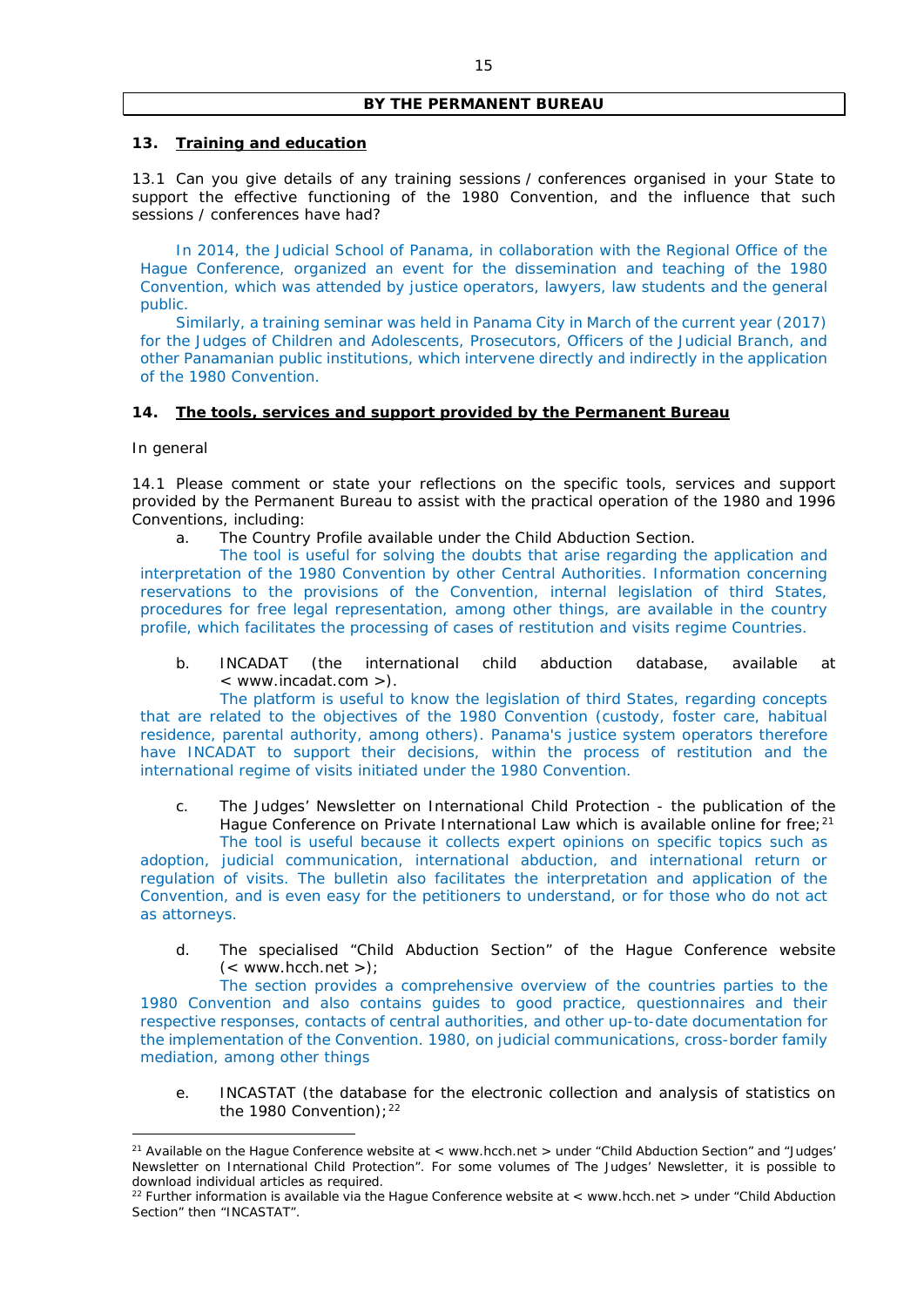The tool offers greater transparency, as regards the fulfillment and initiation of the processes of restitution and regulation of visits, filed under the 1980 Convention.

f. Providing technical assistance and training to States Parties regarding the practical operation of the 1980 and 1996 Conventions.<sup>23</sup> Such technical assistance and training may involve persons visiting the Permanent Bureau or, alternatively, may involve the Permanent Bureau organising, or providing assistance with organising, national and international judicial and other seminars and conferences concerning the Convention(s) and participating in such conferences;

We believe that this is a good initiative, since it promotes the development of the knowledge of the staff of the States Parties responsible for implementing the 1980 Convention, both in judicial and administrative proceedings. Similarly, the Permanent Bureau could, if it deems it appropriate, organize regional meetings via videoconference, which would facilitate the exchange of ideas with regard to the implementation of the 1980 Convention, without incurring in mobilization costs

g. Encouraging wider ratification of, or accession to, the Convention(s), including educating those unfamiliar with the Convention(s):  $24$ 

It is a positive one, as it would help combat international abductions of minors, while offering a broader conventional structure, to ensure the return of a minor allegedly detained in the territory of a State other than his habitual residence, and the effective exercise of the rights of custody and visits and communication of the parents, with respect to their children

h. Supporting communications between Central Authorities, including maintaining their contact details updated on the HCCH website;

It is positive, since it facilitates immediate communication between the administrative staff of the Central Authorities of States Parties

i. Supporting communications among Hague Network Judges and between Hague Network Judges and Central Authorities, including maintaining a confidential database of up-to-date contact details of Hague Network Judges

It is positive, since it facilitates the exchange of information, with respect to the internal rules of a State on children; And facilitates the obtaining of relevant information to acquit the concerns of the requested party, while at the same time it could favor the safe return of the children to the country of their habitual residence.

## *Other*

-

14.2 What other measures or mechanisms would you recommend:

- a. To improve the monitoring of the operation of the Conventions; No comment.
- b. To assist States in meeting their Convention obligations; and No comment.
- c. To evaluate whether serious violations of Convention obligations have occurred? No comment.

# **PART VII: PRIORITIES AND RECOMMENDATIONS FOR THE SPECIAL COMMISSION AND ANY OTHER MATTERS**

# **15. Views on priorities and recommendations for the Special Commission**

15.1 Which matters does your State think ought to be accorded particular priority on the agenda for the Special Commission? Please provide a brief explanation supporting your response.

<sup>&</sup>lt;sup>23</sup> Such technical assistance may be provided to judges, Central Authority personnel and / or other professionals involved with the practical operation of the Convention(s).

<sup>&</sup>lt;sup>24</sup> Which again may involve State delegates and others visiting the Permanent Bureau or, alternatively, may involve the Permanent Bureau organising, or providing assistance with organising, national and international judicial and other seminars and conferences concerning the Convention(s) and participating in such conferences.